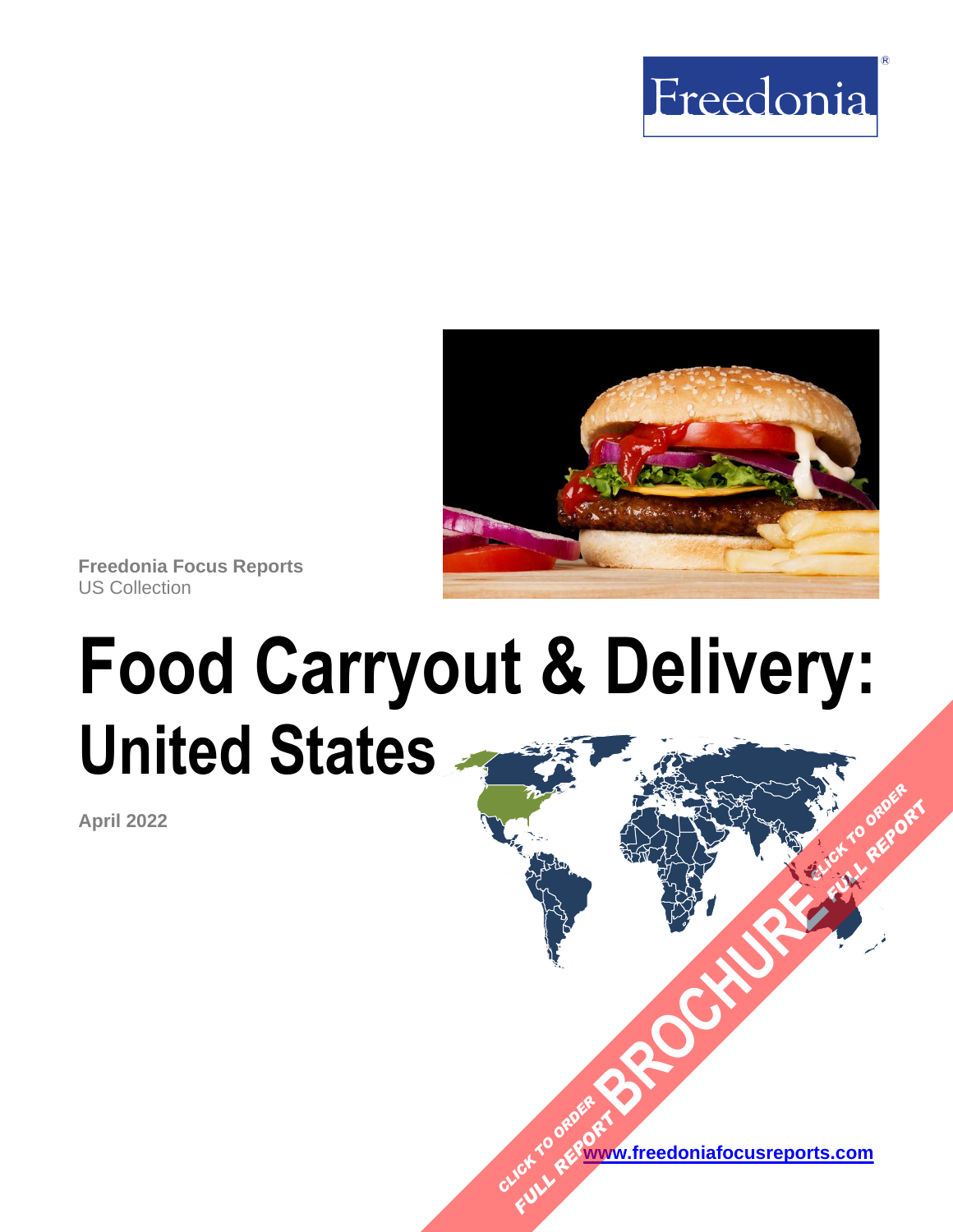# **Table of Contents**

| 1. Highlights                                                               | 4              |
|-----------------------------------------------------------------------------|----------------|
| 2. Market Overview                                                          | 5              |
| <b>Market Size</b>                                                          | 5              |
| <b>Historical Trends</b>                                                    | 6              |
| Scope                                                                       | $\overline{7}$ |
| Food Carryout & Delivery Market by Retailer Category                        | 8              |
| <b>Third-Party Delivery Sales</b>                                           | 10             |
| Expanding Carryout & Delivery: COVID-19 & Beyond                            | 11             |
| <b>Ordering Platforms</b>                                                   | 13             |
| In-Person Purchases for Carryout                                            | 13             |
| Third-Party Ordering vs. In-House Ordering                                  | 14             |
| Online & Mobile Ordering                                                    | 15             |
| Phone Ordering Remains Important For Small, Independent Restaurants & Older |                |
| Consumers                                                                   | 16             |
| <b>Foodservice Packaging Opportunities</b>                                  | 17             |
| <b>Key Consumer Trends</b>                                                  | 18             |
| Opportunities                                                               | 19             |
| Expansion of Carryout & Delivery Options for Children & Families            | 19             |
| Expedited Avenues for Ordering Prepared Meals from Grocery & Convenience    |                |
| <b>Stores</b>                                                               | 19             |
| Meal Delivery & Carryout From Restaurants & Retail Stores Can Expand Food   |                |
| <b>Options for Older &amp; Disabled Consumers</b>                           | 20             |
| Multi-Channel Sales & Expanding Options for Ultimate Convenience            | 20             |
| Virtual Restaurant Experiences in the Metaverse                             | 21             |
| <b>Virtual Restaurant Brands</b>                                            | 21             |
| Drone & Robot/Autonomous Delivery to Save Restaurants Money                 | 21             |
| 3. Industry Structure                                                       | 23             |
| <b>Market Participants</b>                                                  | 23             |
| Third-Party Carryout/Delivery Services                                      | 23             |
| Grubhub                                                                     | 24             |
| <b>Uber Eats</b>                                                            | 25             |
| DoorDash                                                                    | 25             |
| Aggregator, Reservation, & Review Sites                                     | 26             |
| <b>Quick Service Restaurants</b>                                            | 27             |
| <b>Fast Casual Restaurants</b>                                              | 27             |
| <b>Full-Service Restaurants</b>                                             | 27             |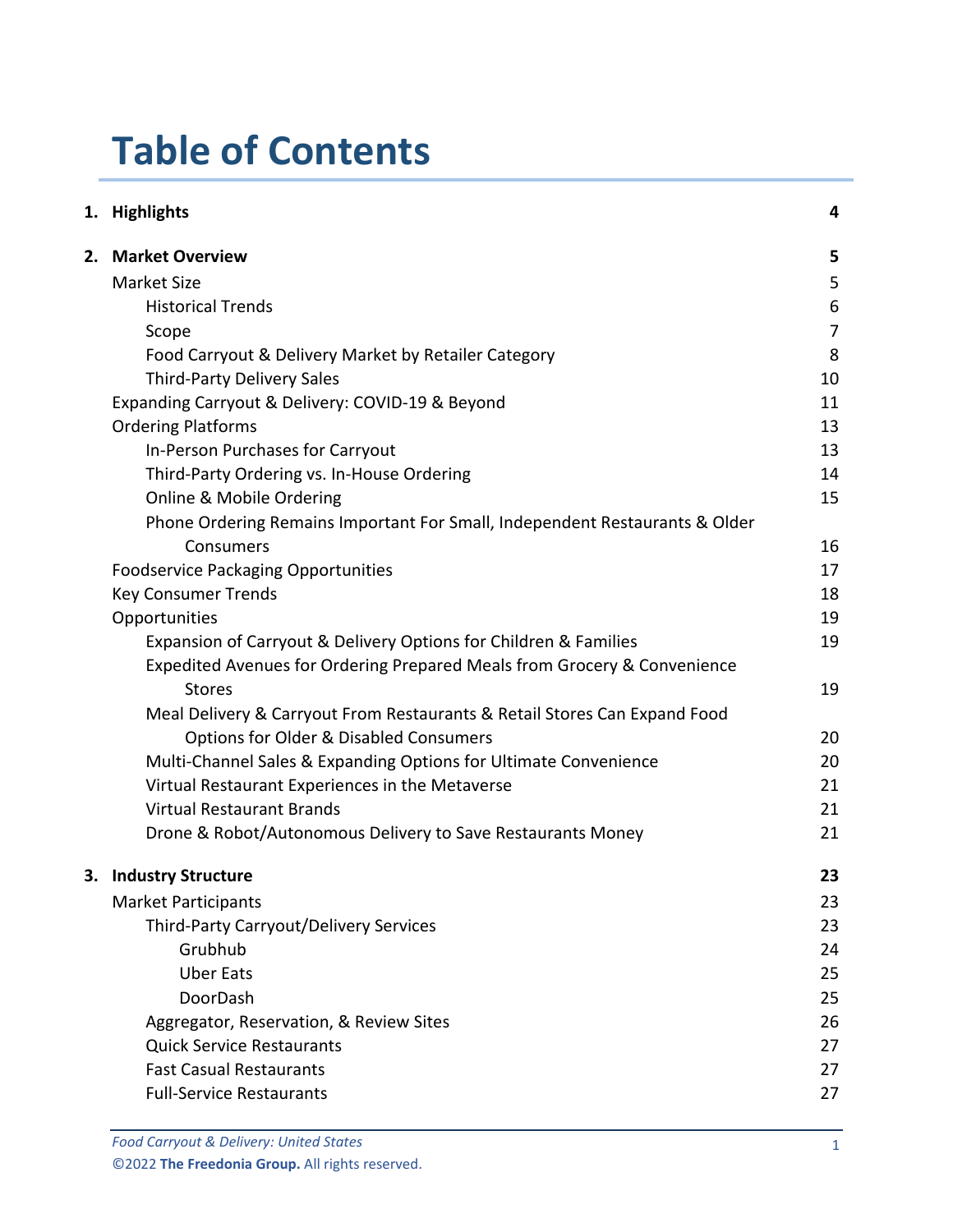| Retail Stores (Grocery Stores, Supermarkets, Mass Marketers, Warehouse Clubs, |    |
|-------------------------------------------------------------------------------|----|
| Convenience Stores, etc.)                                                     | 28 |
| Direct Marketers & Other Meal Providers (Co-ops, Farmers Markets, Delivery    |    |
| Companies, etc.)                                                              | 28 |
| 4. About This Report                                                          | 29 |
| Scope                                                                         | 29 |
| Sources                                                                       | 31 |
| <b>Industry Codes</b>                                                         | 32 |
| Resources                                                                     | 33 |
|                                                                               |    |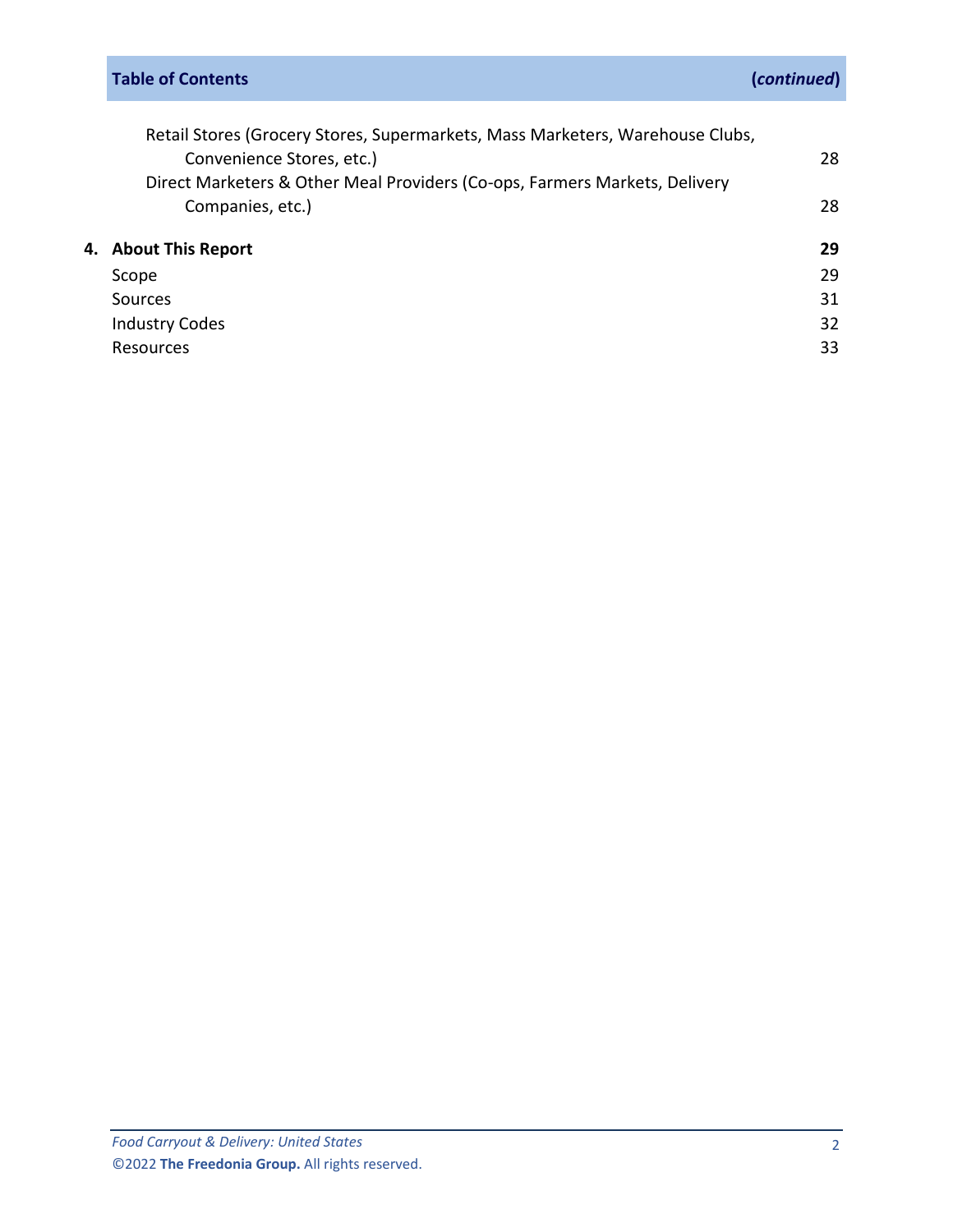# **List of Tables & Figures**

| Figure 1   Key Trends in the US Food Carryout & Delivery Market, 2021 - 2026 | 4  |
|------------------------------------------------------------------------------|----|
| Figure 2   US Food Carryout & Delivery Sales by Type, 2016 - 2026 (US\$ bil) | 5. |
| Table 1   US Food Carryout & Delivery Sales by Type, 2016 - 2026 (US\$ bil)  | 5. |
| Figure 3   US Food Carryout & Delivery Sales by Type, 2016 - 2026 (%)        | 6  |
| Figure 4   US Food Carryout & Delivery Sales by Retailer Category, 2021 (%)  | 8  |
| Table 2   Selected Third-Party Delivery Services & Years Founded             | 24 |
| Table 3   NAICS & SIC Codes Related to Food Carryout & Delivery              | 32 |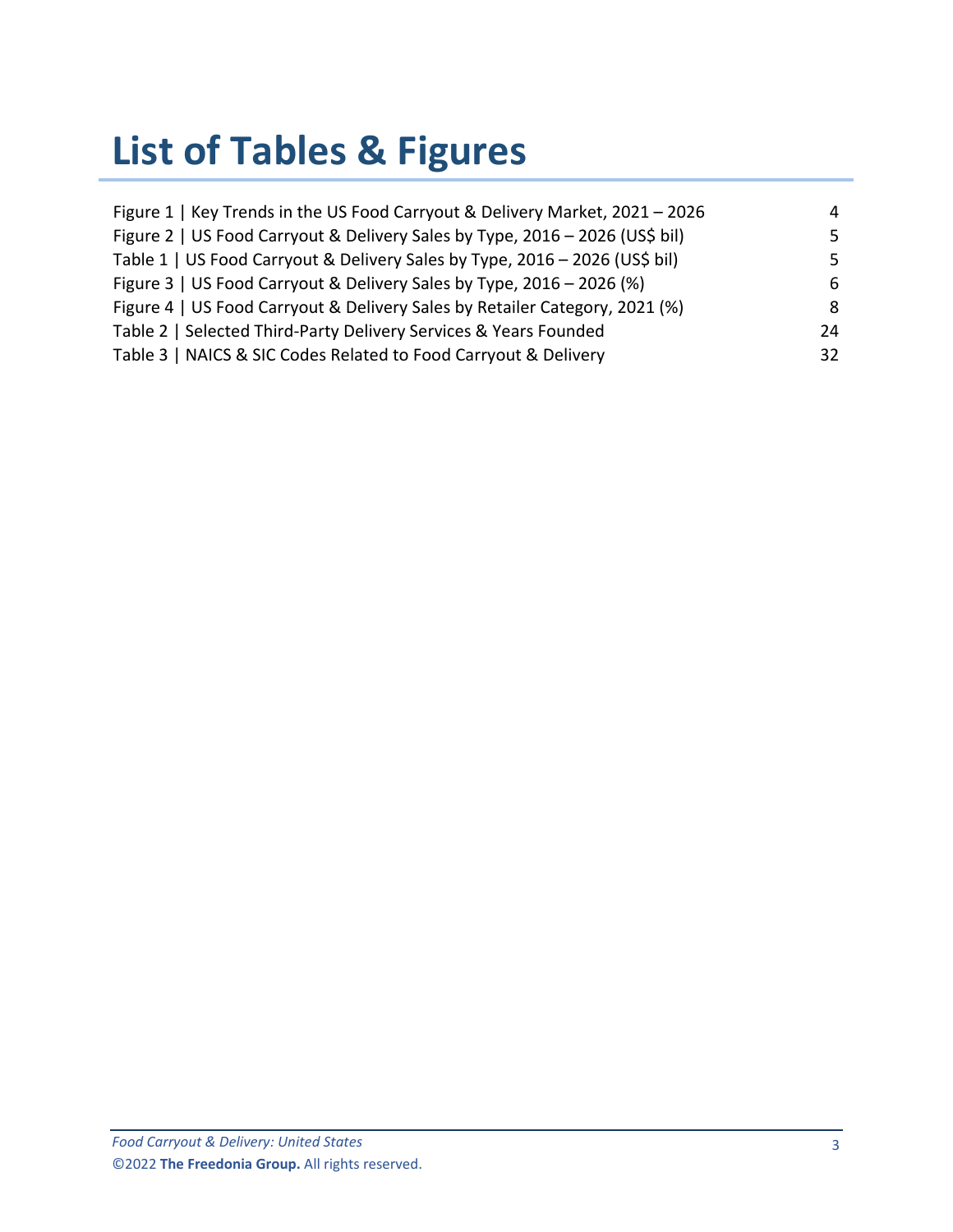# <span id="page-4-0"></span>**4. About This Report**

# <span id="page-4-1"></span>**Scope**

This report forecasts US food carryout and delivery sales in nominal US dollars for 2022- 2026. To illustrate historical trends, total sales are provided in annual series from 2016 to 2021. Total demand is segmented by type in terms of:

- carryout
- delivery

This report focuses on carryout and delivery of prepared meals and food/beverages. Included order fulfillment methods are:

- curbside pickup
- drive-thru orders
- drive-thru pickup
- in-house delivery
- in-store/on-premises pickup
- in-store/on-premises purchase for takeout
- shipping
- third-party delivery

The food carryout and delivery industry is broad. Establishments selling prepared food and beverage items for carryout or delivery included in this report are:

- quick service restaurants (e.g., McDonald's, Subway, Dairy Queen, Taco Bell, Chick-fil-A, Wendy's, KFC, Domino's, and Starbucks)
- fast casual restaurants (e.g., Chipotle, Boston Market, Panera Bread, Five Guys, Bruegger's Bagels, Noodles & Co, and Jimmy John's)
- full service restaurants, cafeterias/buffets, and bars (e.g., TGI Fridays, Applebee's, Chili's, Olive Garden, PF Chang's, Black Bear Diner, Dave & Busters, Miller's Ale House, Buffalo Wild Wings, and Golden Corral)
- other foodservice establishments (e.g., hospitals, schools, nursing homes, assisted living centers, prisons, catering companies, museums, hotels, motels, cruise ships, stadiums, arenas, zoos, movie theaters, carnivals, and amusement parks – the vast majority of foods available at these establishments are eaten on the premises, however)
- retail establishments, which encompass grocery stores, mass marketers, warehouse clubs, and convenience stores (e.g., Kroger, Safeway, Walmart, Target, Costco, Sam's Club, 7-Eleven, Circle K, and Pilot Flying J)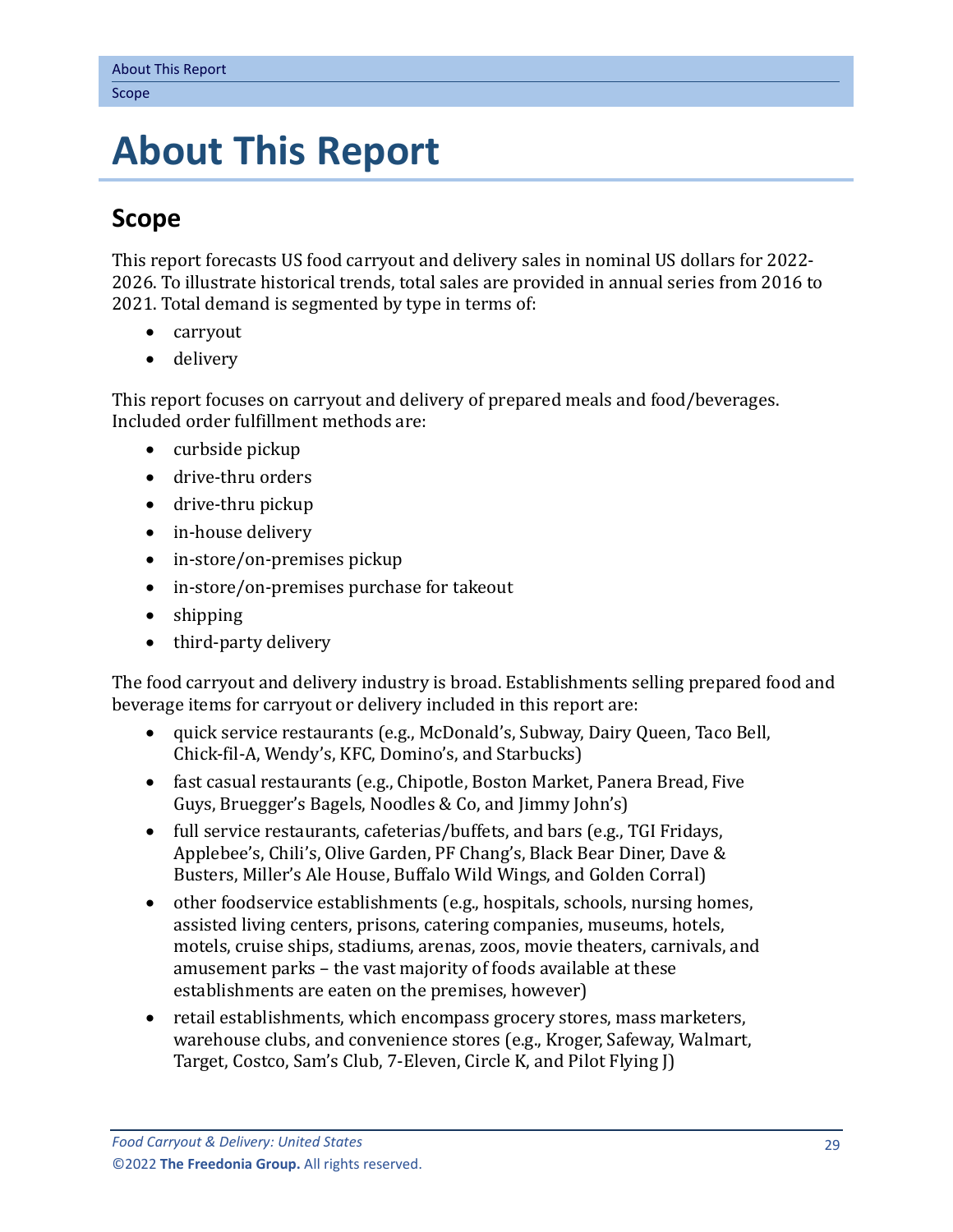- direct marketers and other meal providers (e.g., co-ops, farmers' markets, and meal delivery/mail order companies)
- third-parties/off-premises entities preparing or delivering food on behalf of these venues (e.g., ghost kitchens and third-party delivery services such as Instacart, Grubhub, and DoorDash)

Foods and beverages included in the scope of this report are carryout and delivery of:

- any food and beverage sold by foodservice operations/venues such as restaurants, cafeterias, bars, hotels, stadiums, and movie theaters
- site-cooked/prepared, ready-to-eat or ready-to-heat foods and beverages from retailers, such as:
	- o rotisserie and fried chicken (often sold by the piece, as a whole bird, or in a family meal container)
	- o pizza (both whole pies and individual slices)
	- o items sold at a sandwich/salad/soup bar
	- o items sold at a sushi bar
	- o items sold at a hot food bar
	- o single-serve ready-to-eat items (e.g., small cups of fresh cut fruit packed by the store and wrapped sandwiches)
- fresh, prepared meals sold via direct marketers/mail order companies/delivery companies in single servings or family servings that are ready-to-eat or ready-to-heat, including refrigerated items and items that are flash-frozen for shipment

Excluded from the food carryout and delivery numbers in non-foodservice establishments are:

- prepared foods sold for catering to groups/events (e.g., sandwich platters, large containers of macaroni salad, and vegetable/fruit trays)
- frozen, uncooked microwave dinners often known as "TV dinners"
- store-made items that are not cooked/prepared and must be cooked/prepared by the user (e.g., chicken pot pies with uncooked crust and meat, prepared fresh or frozen pizzas that are unbaked, ready-to-cook stir fry kits, meal kits, and bags of fresh salad mix)
- packaged foods or beverages not prepared on site (e.g., bottled water and bags of national or regional branded potato chips)
- general grocery items that are not packaged/presented for consumption onthe-go or at home (e.g., fresh produce, even if a consumer could buy a single apple and eat it with lunch on-the-go)

Freedonia quantifies trends in various measures of growth and volatility. Growth (or decline) expressed as an average annual growth rate (AAGR) is the least squares growth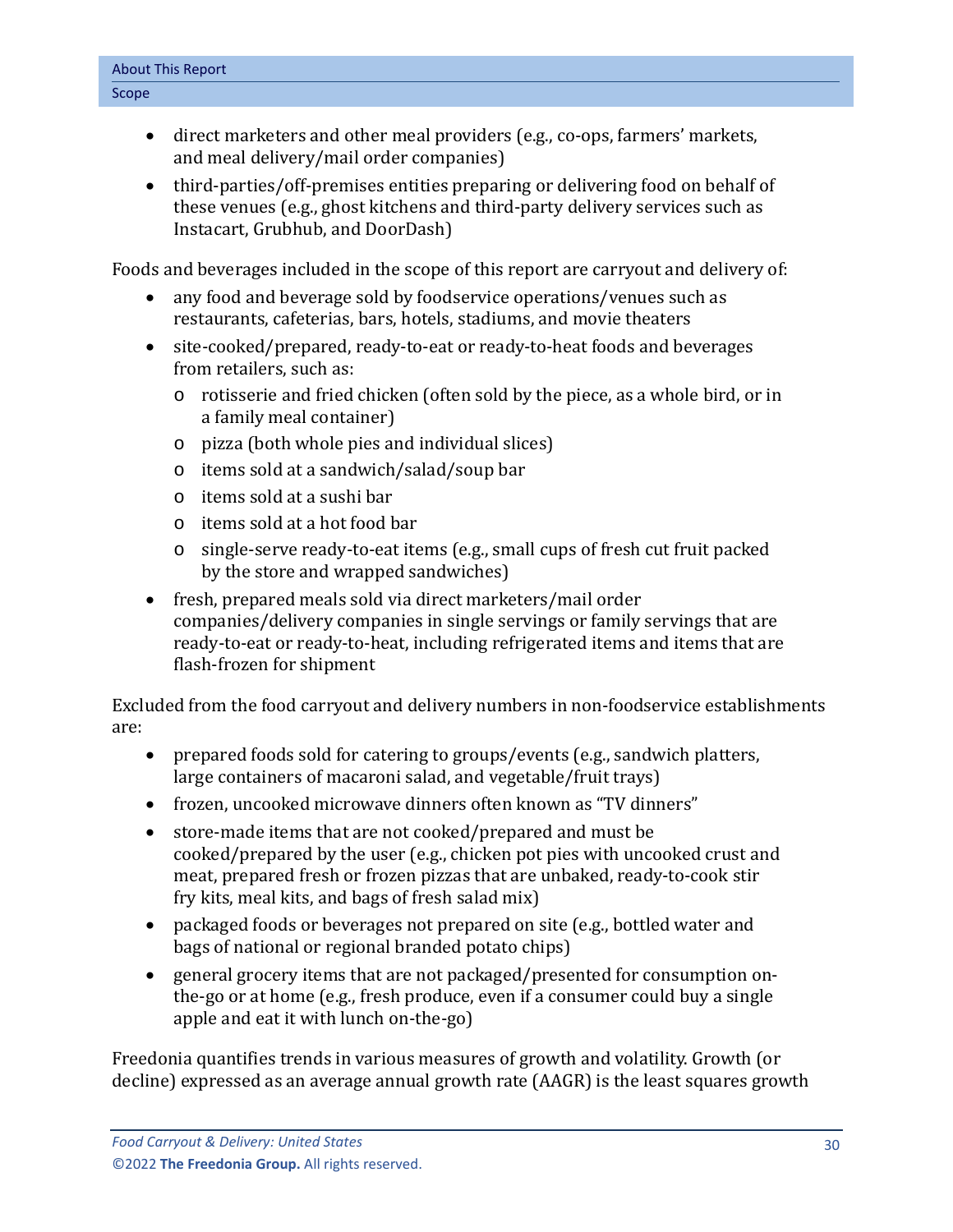rate, which takes into account all available datapoints over a period. The volatility of datapoints around a least squares growth trend over time is expressed via the coefficient of determination, or  $r^2$ . The most stable data series relative to the trend carries an  $r^2$  value of 1.0; the most volatile – 0.0. Growth calculated as a compound annual growth rate (CAGR) employs, by definition, only the first and last datapoints over a period. The CAGR is used to describe forecast growth, defined as the expected trend beginning in the base year and ending in the forecast year. Readers are encouraged to consider historical volatility when assessing particular annual values along the forecast trend, including in the forecast year.

Other various topics, including profiles of pertinent leading companies, are covered in this report. A full outline of report items by page is available in the Table of Contents.

## <span id="page-6-0"></span>**Sources**

*Food Carryout & Delivery: United States* (FF95082) is based on *[Food Carryout and Delivery in](https://www.packagedfacts.com/Food-Carryout-Delivery-Edition-31435487/?progid=89534)  [the U.S.,](https://www.packagedfacts.com/Food-Carryout-Delivery-Edition-31435487/?progid=89534)* a comprehensive industry study published by Packaged Facts. Analysis drew largely on three primary sources of consumer data:

- The February 2022 Packaged Facts National Online Consumer Survey, which includes a panel of 2,000 US adults (age 18 and older) balanced to the national population on primary demographic measures such as age group, gender, geographic region, marital status, race/ethnicity, presence or absence of children in the household, and household income. The November-December 2021 survey (panel of 1,500 adults), October-November 2021 survey (panel of 1,690 adults), August-September 2021 survey (panel of 2,000 adults), June 2021 survey (panel of 2,014 adults), February-March 2021 survey (panel of 2,046 US adults), November-December 2020 survey (panel of 2,000 US adults), August 2020 survey (panel of 1,519 US adults), and April-May 2020 survey (panel of 1,500 US adults) are also used.
- The Fall 2021 MRI-Simmons National Study is a booklet-based survey, conducted across tens of thousands of respondents selected by addressbased sampling to represent a statistically accurate cross-section of the US adult population (age 18 and older). Fall surveys from 2016-2021 are used for trending purposes.
- The International Food Information Council Foundation's 2021 Food & Health Survey provides valuable insight into consumers' perspectives on food purchasing decisions, diet and lifestyle choices, snacking, and health benefits of foods, along with insights on other pertinent topics.

Other primary and secondary sources consulted for this report included trade associations; environmental and animal-welfare advocacy groups; third-party credentialing organizations; and trade, business, and consumer publications.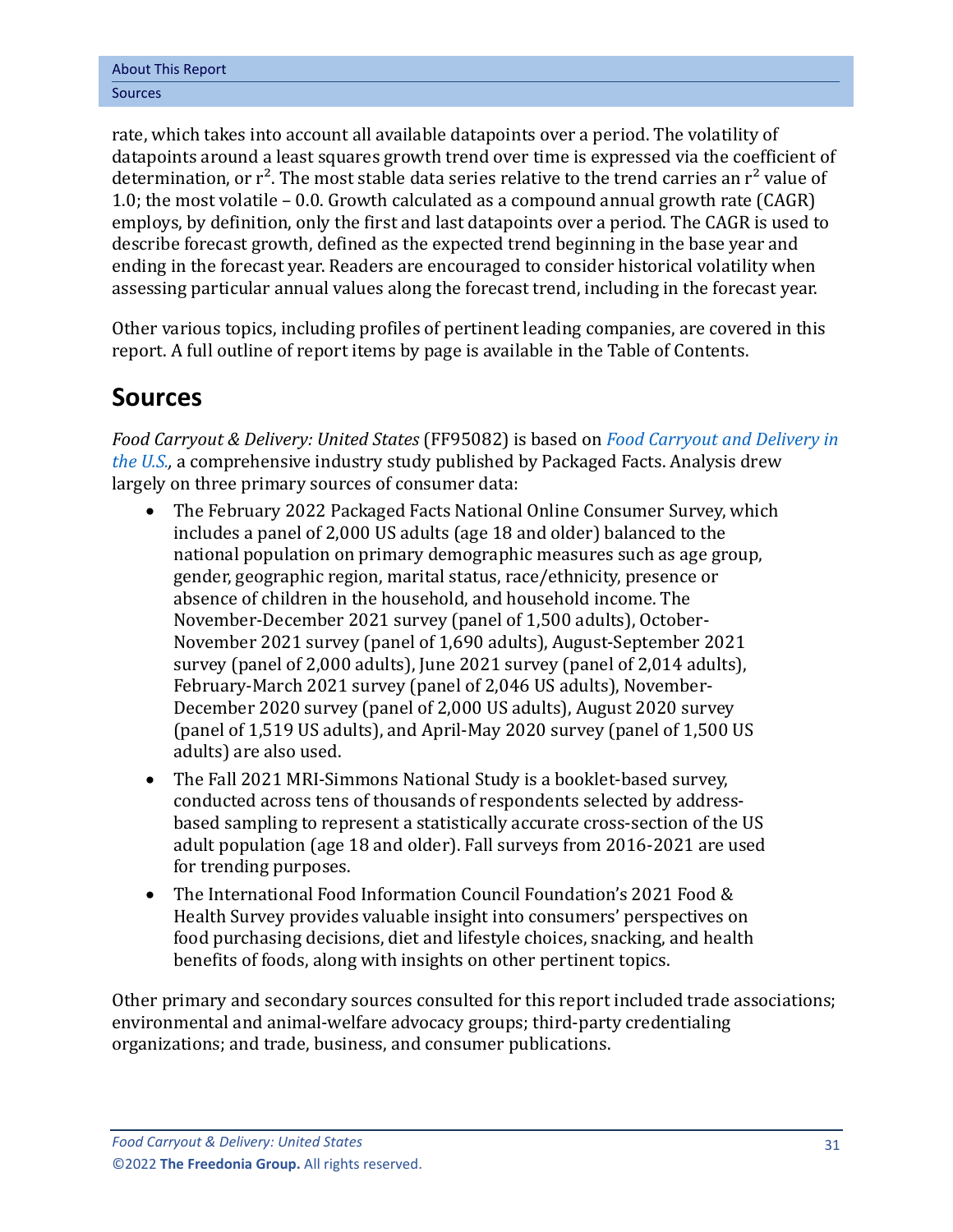| <b>About This Report</b> |  |
|--------------------------|--|
| <b>Industry Codes</b>    |  |

The US Food and Drug Administration and US Department of Agriculture websites provided information on consumption data and regulations affecting foods.

Specific sources and additional resources are listed in the Resources section of this publication for reference and to facilitate further research.

# <span id="page-7-0"></span>**Industry Codes**

<span id="page-7-1"></span>

| Table 3   NAICS & SIC Codes Related to Food Carryout & Delivery   |                                        |                                                         |                                       |  |  |  |  |  |
|-------------------------------------------------------------------|----------------------------------------|---------------------------------------------------------|---------------------------------------|--|--|--|--|--|
| NAICS/SCIAN 2017<br>North American Industry Classification System |                                        | <b>SIC</b><br><b>Standard Industrial Classification</b> |                                       |  |  |  |  |  |
| 492210                                                            | Local Messengers and Local Delivery    | 4215                                                    | Courier Services, Except by Air       |  |  |  |  |  |
| 722310                                                            | <b>Food Service Contractors</b>        | 5812                                                    | <b>Eating Places</b>                  |  |  |  |  |  |
| 722320                                                            | Caterers                               | 5813                                                    | Drinking Places (Alcoholic Beverages) |  |  |  |  |  |
| 722330                                                            | Mobile Food Services                   | 5963                                                    | Direct Selling Establishments         |  |  |  |  |  |
| 722410                                                            | Drinking Places (Alcoholic Beverages)  |                                                         |                                       |  |  |  |  |  |
| 722511                                                            | <b>Full-Service Restaurants</b>        |                                                         |                                       |  |  |  |  |  |
| 722513                                                            | Limited-Service Restaurants            |                                                         |                                       |  |  |  |  |  |
| 722514                                                            | Cafeterias, Grill Buffets, and Buffets |                                                         |                                       |  |  |  |  |  |
| 722515                                                            | Snack and Nonalcoholic Beverage Bars   |                                                         |                                       |  |  |  |  |  |

Source: US Census Bureau

# **Copyright & Licensing**

The full report is protected by copyright laws of the United States of America and international treaties. The entire contents of the publication are copyrighted by The Freedonia Group.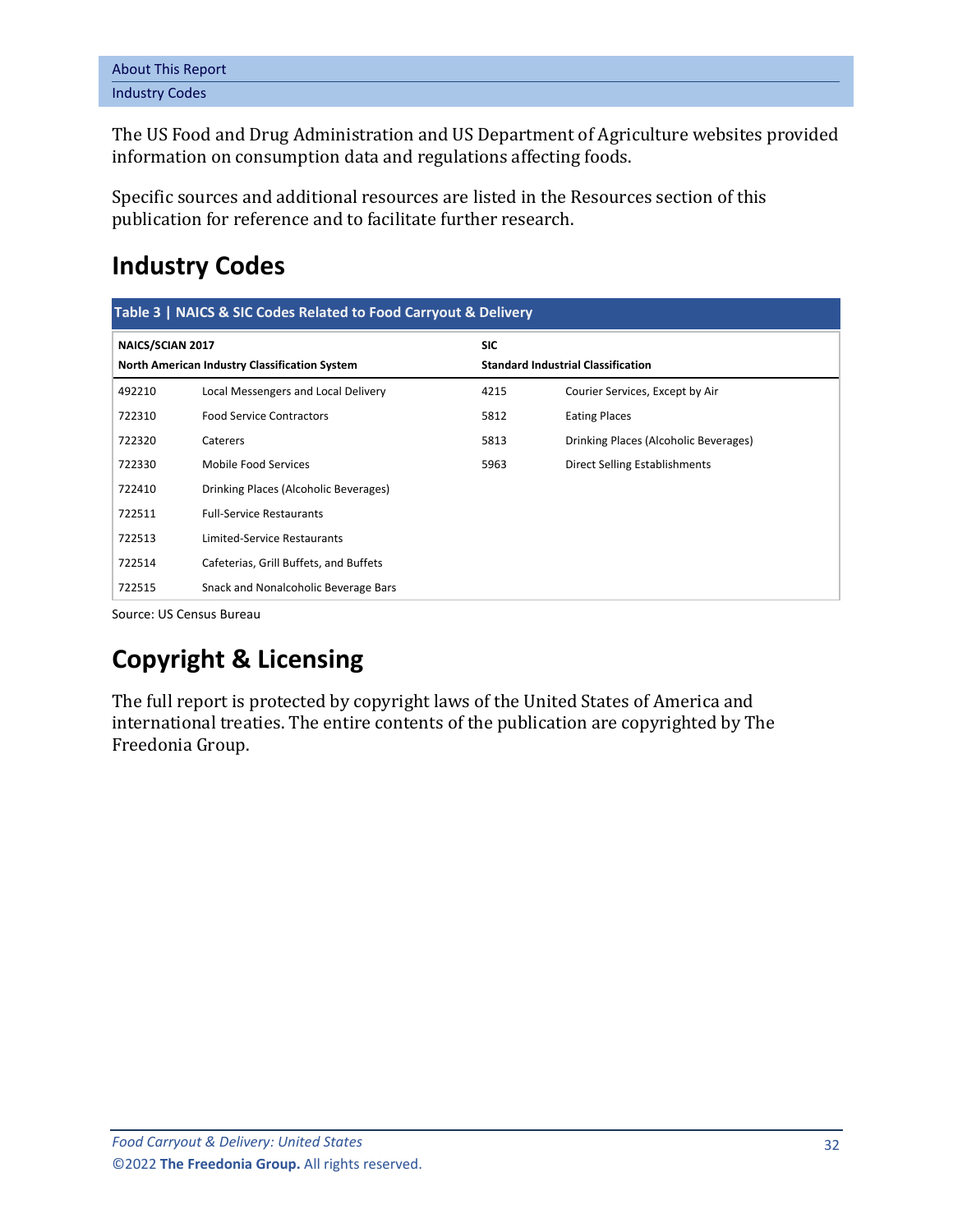## <span id="page-8-0"></span>**Resources**

#### **Packaged Facts**

*[Consumer and Corporate Food Gifting in the U.S.](https://www.packagedfacts.com/Consumer-Corporate-Food-Gifting-Edition-30916162/?progid=89534) [Food Carryout and Delivery in the U.S.](https://www.packagedfacts.com/Food-Carryout-Delivery-Edition-31435487/?progid=89534) [Meal Kits: Trends and Opportunities in the U.S.](https://www.packagedfacts.com/Meal-Kits-Trend-Opportunities-Editon-11984597/?progid=89534) [Office Coffee Service in the U.S: Market Trends and Opportunities](https://www.packagedfacts.com/Office-Coffee-Service-Trends-Opportunities-Edition-13361117/?progid=89534) [Online Grocery Shopping in the U.S.](https://www.packagedfacts.com/Online-Grocery-Shopping-Edition-11920668/?progid=89534) [U.S. Beverage Market Outlook 2021](https://www.packagedfacts.com/Beverage-Outlook-30069836/?progid=89534) [U.S. Food Market Outlook 2022: Inflation, Supply Chains, Food Trends & the Effects](https://www.packagedfacts.com/Food-Outlook-Inflation-Supply-Chains-Trends-Effects-Home-Cooking-Grocery-Shopping-31479388/?progid=89534)  [on Home Cooking & Grocery Shopping](https://www.packagedfacts.com/Food-Outlook-Inflation-Supply-Chains-Trends-Effects-Home-Cooking-Grocery-Shopping-31479388/?progid=89534)*

#### **The Freedonia Group**

#### **[Freedonia Industry Studies](http://www.freedoniagroup.com/Home.aspx?ReferrerId=FL-Focus)**

*[Commercial Refrigeration Equipment](http://www.freedoniagroup.com/DocumentDetails.aspx?ReferrerId=FL-FOCUS&studyid=3831) [Converted Flexible Packaging](http://www.freedoniagroup.com/DocumentDetails.aspx?ReferrerId=FL-FOCUS&studyid=3731) [Corrugated & Paperboard Boxes](http://www.freedoniagroup.com/DocumentDetails.aspx?ReferrerId=FL-FOCUS&studyid=4292) [Food & Beverage Packaging Innovation](http://www.freedoniagroup.com/DocumentDetails.aspx?ReferrerId=FL-FOCUS&studyid=3736) [Foodservice Single-Use Products](http://www.freedoniagroup.com/DocumentDetails.aspx?ReferrerId=FL-FOCUS&studyid=3774) [Global E-Commerce](http://www.freedoniagroup.com/DocumentDetails.aspx?ReferrerId=FL-FOCUS&studyid=3724) [Global Food Processing Machinery](http://www.freedoniagroup.com/DocumentDetails.aspx?ReferrerId=FL-FOCUS&studyid=3809) [Global Packaging Machinery](http://www.freedoniagroup.com/DocumentDetails.aspx?ReferrerId=FL-FOCUS&studyid=4307) [Global Protective Packaging](http://www.freedoniagroup.com/DocumentDetails.aspx?ReferrerId=FL-FOCUS&studyid=3741) [Protective Packaging](http://www.freedoniagroup.com/DocumentDetails.aspx?ReferrerId=FL-FOCUS&studyid=3797)*

#### **[Freedonia Focus Reports](https://www.freedoniafocusreports.com/redirect.asp?progid=89534&url=/)**

*[Beverages: United States](https://www.freedoniafocusreports.com/Beverages-United-States-FF10023/?progid=89534) [Bottled Water: United States](https://www.freedoniafocusreports.com/Bottled-Water-United-States-FF10011/?progid=89534) [COVID-19 Market Impact Analysis](https://www.freedoniafocusreports.com/COVID-19-Market-Impact-Analysis-FW95079/?progid=89534) [Commercial Building Construction: United States](https://www.freedoniafocusreports.com/pub/31479611.html/?progid=89534) [Dairy & Substitute Products: United States](https://www.freedoniafocusreports.com/Dairy-Substitute-Products-United-States-FF10013/?progid=89534) [Demographics: United States](https://www.freedoniafocusreports.com/Demographics-United-States-FF95050/?progid=89534) [E-Commerce: United States](https://www.freedoniafocusreports.com/E-Commerce-United-States-FF90043/?progid=89534) [Fast Food: United States](https://www.freedoniafocusreports.com/Fast-Food-United-States-FF95072/?progid=89534) [Lodging Services: United States](https://www.freedoniafocusreports.com/Lodging-Services-United-States-FF95045/?progid=89534) [Restaurants & Foodservice: United States](https://www.freedoniafocusreports.com/Restaurants-Foodservice-United-States-FF95019/?progid=89534) [Soft Drinks: United States](https://www.freedoniafocusreports.com/Soft-Drinks-United-States-FF10018/?progid=89534)*

#### **[Freedonia Custom Research](http://www.freedoniagroup.com/CustomResearch.aspx?ReferrerId=FL-Focus)**